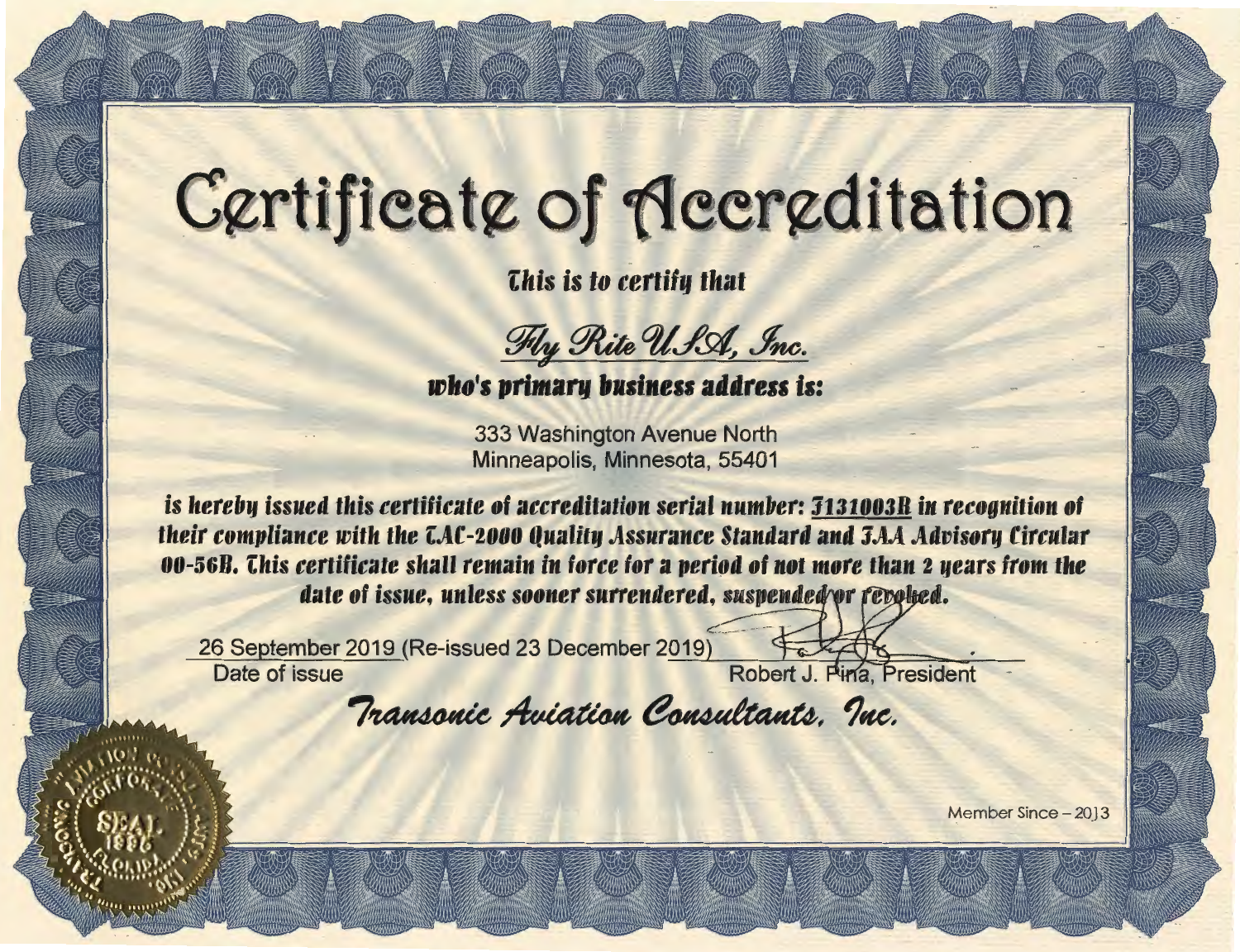

Transonic Aviation Consultants. Inc.

P.O. Box 15431 Plantation, Florida, 33318 Tel. (954) 327-3057

**Website: www.transonicaviation.com** ,

Fly Rite USA; Inc. 333 Washington Ave. N Minneapolis. MN, 55401

Attn.: Mr. Jonathan Keseley

## **Certificate of Accreditation & Limitations**

Dear Mr. Keseley,

Fly Rite USA, Inc. has been reissued a Certificate of Accreditation bearing the serial number F131 003R dated 26 September 2019. This certificate shall remain in force until 26 September 2021, unless sooner surrendered, suspended or revoked. Fly Rite USA, Inc. shall be re-inspected for full compliance on or before 26 September 2020. Membership renewal fees will be due on or before said date.

This action was taken to reflect your new company address change.

.----··  $\overline{\phantom{a}}$ President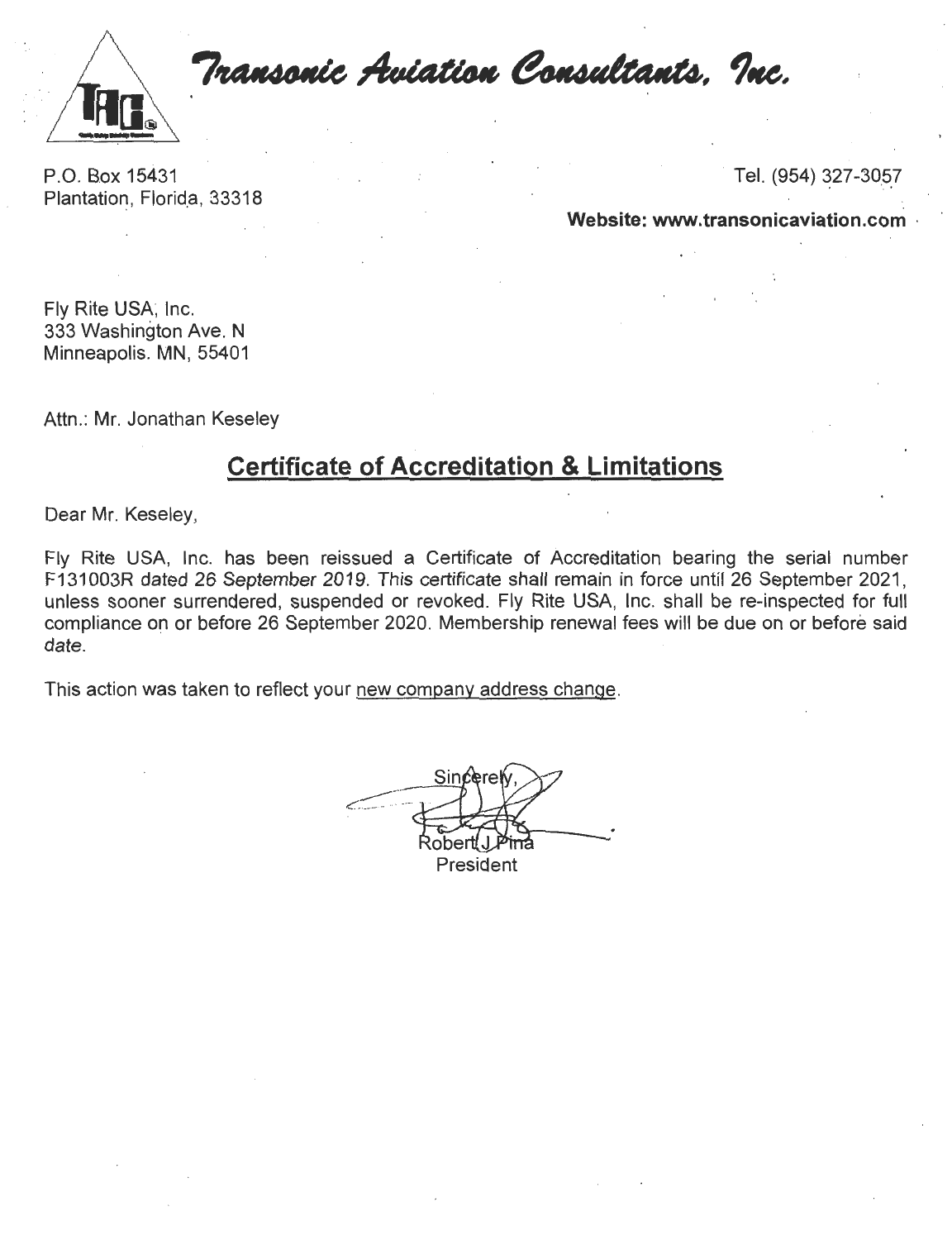## Certificate of Accreditation

*Chis is to certify that* 

Fly Rite USA, Inc.

who's primary business address is:

2716 Drew Avenue South Minneapolis, Minnesota, 55416

is hereby issued this certificate of accreditation serial number: 3131003R in recognition of their compliance with the CAC-2000 Quality Assurance Standard and JAA Advisory Circular 00-56B. This certificate shall remain in force for a period of not more than 2 years from the date of issue, unless sooner surrendered, suspended for revolted.

26 September 2019 Date of issue

Robert J. Pina, President

Transonic Aviation Consultants, Inc.

Member Since - 2013